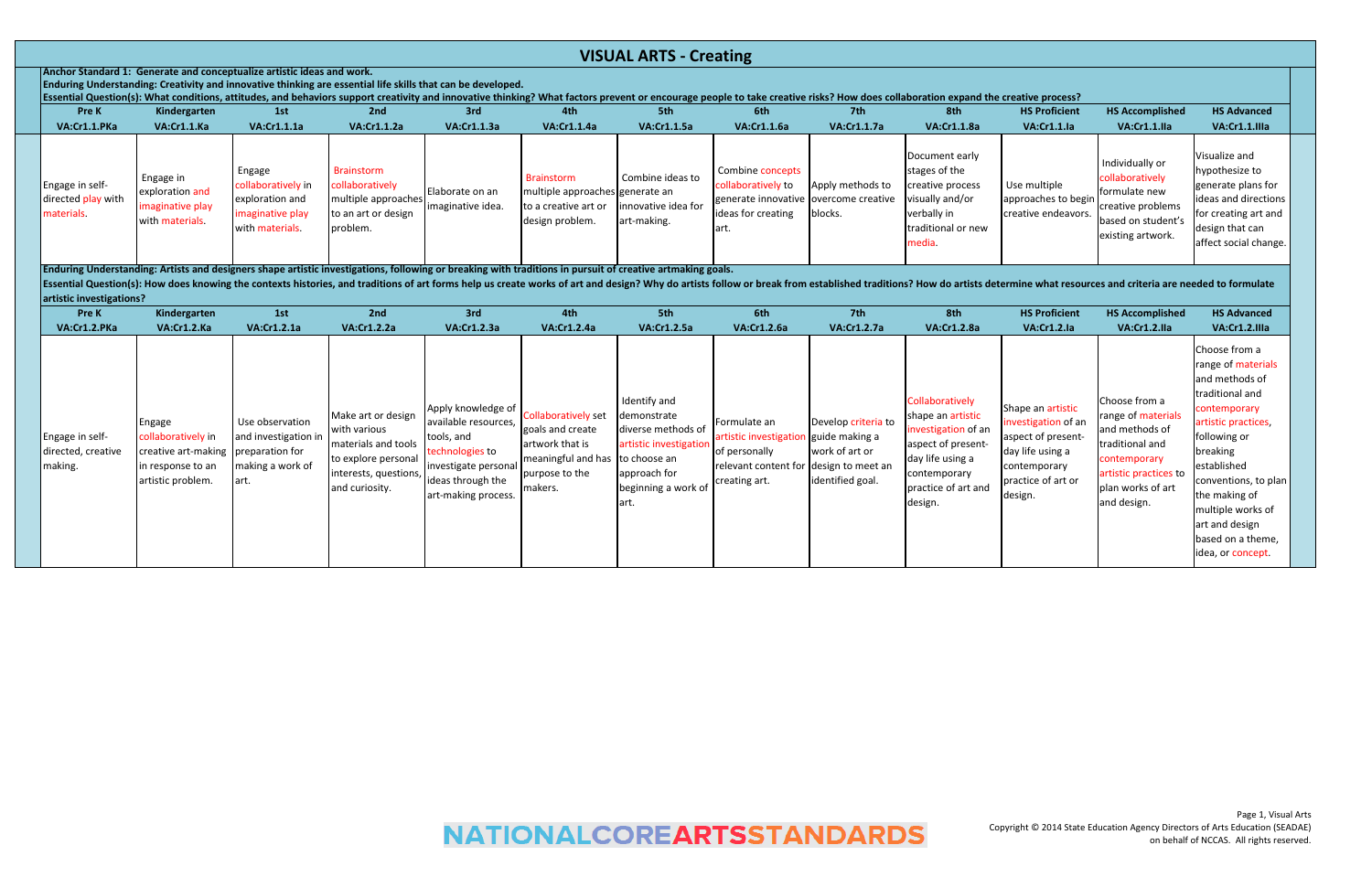|                                                                                                      | Anchor Standard 2: Organize and develop artistic ideas and work.<br>Enduring Understanding: Artists and designers experiment with forms, structures, materials, concepts, media, and art-making approaches<br>Essential Question(s): How do artists work? How do artists and designers determine whether a particular direction in their work is effective? How do artists and designers learn from trial and error? |                                                                                                                              |                                                                                                                             |                                                                                                                                                                         |                                                                                                                                           |                                                                                                                 |                                                                                                                                   |                                                                                                                                                                                                                                 |                                                                                                                                                                                                                  |                                                                                                                                                                                                             |                                                                                                                                                |                                                                                                                                                                                                                           |
|------------------------------------------------------------------------------------------------------|----------------------------------------------------------------------------------------------------------------------------------------------------------------------------------------------------------------------------------------------------------------------------------------------------------------------------------------------------------------------------------------------------------------------|------------------------------------------------------------------------------------------------------------------------------|-----------------------------------------------------------------------------------------------------------------------------|-------------------------------------------------------------------------------------------------------------------------------------------------------------------------|-------------------------------------------------------------------------------------------------------------------------------------------|-----------------------------------------------------------------------------------------------------------------|-----------------------------------------------------------------------------------------------------------------------------------|---------------------------------------------------------------------------------------------------------------------------------------------------------------------------------------------------------------------------------|------------------------------------------------------------------------------------------------------------------------------------------------------------------------------------------------------------------|-------------------------------------------------------------------------------------------------------------------------------------------------------------------------------------------------------------|------------------------------------------------------------------------------------------------------------------------------------------------|---------------------------------------------------------------------------------------------------------------------------------------------------------------------------------------------------------------------------|
| Pre K                                                                                                | Kindergarten                                                                                                                                                                                                                                                                                                                                                                                                         | 1st                                                                                                                          | 2nd                                                                                                                         | 3rd                                                                                                                                                                     | 4th                                                                                                                                       | 5th                                                                                                             | 6th                                                                                                                               | 7th                                                                                                                                                                                                                             | 8th                                                                                                                                                                                                              | <b>HS Proficient</b>                                                                                                                                                                                        | <b>HS Accomplished</b>                                                                                                                         | <b>HS Advanced</b>                                                                                                                                                                                                        |
| VA:Cr2.1.PKa                                                                                         | VA:Cr2.1.Ka                                                                                                                                                                                                                                                                                                                                                                                                          | VA:Cr2.1.1a                                                                                                                  | <b>VA:Cr2.1.2a</b>                                                                                                          | VA:Cr2.1.3a                                                                                                                                                             | VA:Cr2.1.4a                                                                                                                               | <b>VA:Cr2.1.5a</b>                                                                                              | VA:Cr2.1.6a                                                                                                                       | <b>VA:Cr2.1.7a</b>                                                                                                                                                                                                              | <b>VA:Cr2.1.8a</b>                                                                                                                                                                                               | VA:Cr2.1.la                                                                                                                                                                                                 | VA:Cr2.1.lla                                                                                                                                   | VA:Cr2.1.IIIa                                                                                                                                                                                                             |
| Use a variety of art-<br>making tools                                                                | Through<br>experimentation,<br>build skills in various materials and tools<br>media and<br>approaches to art-<br>making.                                                                                                                                                                                                                                                                                             | Explore uses of<br>to create works of<br>art or design.                                                                      | <b>Experiment with</b><br>various materials<br>and tools to explore<br>personal interests in<br>a work of art or<br>design. | Create personally<br>satisfying artwork<br>using a variety of<br>artistic processes<br>and materials.                                                                   | Explore and invent<br>art-making<br>techniques and<br>approaches.                                                                         | Experiment and<br>develop skills in<br>multiple art-making<br>techniques and<br>approaches through<br>practice. | Demonstrate<br>openness in trying<br>new ideas,<br>materials, methods,<br>and approaches in<br>making works of art<br>and design. | Demonstrate<br>persistence in<br>developing skills<br>with various<br>materials, methods,<br>and approaches in<br>creating works of<br>art or design.                                                                           | Demonstrate<br>willingness to<br>experiment,<br>innovate, and take<br>risks to pursue<br>ideas, forms, and<br>meanings that<br>emerge in the<br>process of art-<br>making or<br>designing.                       | Engage in making a<br>work of art or<br>design without<br>having a<br>preconceived plan.                                                                                                                    | Through<br>experimentation,<br>practice, and<br>persistence,<br>demonstrate<br>acquisition of skills<br>and knowledge in a<br>chosen art form. | Experiment, plan,<br>and make multiple<br>works of art and<br>design that explore<br>a personally<br>meaningful theme,<br>idea, or concept.                                                                               |
|                                                                                                      | Enduring Understanding: Artists and designers balance experimentation and safety, freedom and responsibility while developing and creating artworks.                                                                                                                                                                                                                                                                 |                                                                                                                              |                                                                                                                             |                                                                                                                                                                         |                                                                                                                                           |                                                                                                                 |                                                                                                                                   |                                                                                                                                                                                                                                 |                                                                                                                                                                                                                  |                                                                                                                                                                                                             |                                                                                                                                                |                                                                                                                                                                                                                           |
| the freedom to create?                                                                               | Essential Question(s): How do artists and designers care for and maintain materials, tools, and equipment? Why is it important for safety and health to understand and follow correct procedures in handling materials, tools,                                                                                                                                                                                       |                                                                                                                              |                                                                                                                             |                                                                                                                                                                         |                                                                                                                                           |                                                                                                                 |                                                                                                                                   |                                                                                                                                                                                                                                 |                                                                                                                                                                                                                  |                                                                                                                                                                                                             |                                                                                                                                                |                                                                                                                                                                                                                           |
| Pre K                                                                                                | Kindergarten                                                                                                                                                                                                                                                                                                                                                                                                         | 1st                                                                                                                          | 2nd                                                                                                                         | 3rd                                                                                                                                                                     | 4th                                                                                                                                       | 5th                                                                                                             | 6th                                                                                                                               | 7th                                                                                                                                                                                                                             | 8th                                                                                                                                                                                                              | <b>HS Proficient</b>                                                                                                                                                                                        | <b>HS Accomplished</b>                                                                                                                         | <b>HS Advanced</b>                                                                                                                                                                                                        |
| VA:Cr2.2.PKa                                                                                         | VA:Cr2.2.Ka                                                                                                                                                                                                                                                                                                                                                                                                          | VA:Cr2.2.1a                                                                                                                  | VA:Cr2.2.2a                                                                                                                 | <b>VA:Cr2.2.3a</b>                                                                                                                                                      | VA:Cr2.2.4a                                                                                                                               | <b>VA:Cr2.2.5a</b>                                                                                              | <b>VA:Cr2.2.6a</b>                                                                                                                | <b>VA:Cr2.2.7a</b>                                                                                                                                                                                                              | <b>VA:Cr2.2.8a</b>                                                                                                                                                                                               | VA:Cr2.2.la                                                                                                                                                                                                 | VA:Cr2.2.IIa                                                                                                                                   | VA:Cr2.2.IIIa                                                                                                                                                                                                             |
| a. Share materials<br>with others.                                                                   | a. Identify safe and<br>non-toxic art<br>materials, tools, and<br>equipment.<br>Enduring Understanding: People create and interact with objects, places, and design that define, shape, enhance, and empower their lives.                                                                                                                                                                                            | Demonstrate safe<br>and proper<br>procedures for<br>using materials,<br>tools, and<br>equipment while<br>making art.         | Demonstrate safe<br>procedures for<br>using and cleaning<br>art tools,<br>equipment, and<br>studio spaces.                  | Demonstrate an<br>understanding of<br>the safe and<br>proficient use of<br>materials, tools, and equipment in a<br>equipment for a<br>variety of artistic<br>processes. | When making works<br>of art, utilize and<br>care for materials,<br>tools, and<br>manner that<br>prevents danger to<br>oneself and others. | Demonstrate quality<br>craftsmanship<br>through care for<br>and use of<br>materials, tools, and<br>equipment.   | Explain<br>environmental<br>implications of<br>conservation, care,<br>and clean-up of art<br>materials, tools, and<br>equipment.  | Demonstrate<br>awareness of ethical<br>responsibility to<br>oneself and others<br>when posting and<br>sharing images and<br>other materials<br>through the<br>Internet, social<br>media, and other<br>communication<br>formats. | Demonstrate<br>awareness of<br>practices, issues,<br>and ethics of<br>appropriation, fair<br>use, copyright, oper<br>source, and creative<br>commons as they<br>apply to creating<br>works of art and<br>design. | Explain how<br>traditional and non-<br>traditional materials Demonstrate<br>may impact human<br>health and the<br>environment and<br>demonstrate safe<br>handling of<br>materials, tools, and<br>equipment. | awareness of ethica<br>implications of<br>making and<br>distributing creative<br>work.                                                         | Demonstrate<br>understanding of<br>the importance of<br>balancing freedom<br>and responsibility in<br>the use of images,<br>materials, tools, and<br>equipment in the<br>creation and<br>circulation of<br>creative work. |
| communicate?                                                                                         | Essential Question(s): How do objects, places, and design shape lives and communities? How do artists and designers determine goals for designing or redesigning objects, places, or systems? How do artists and designers cre                                                                                                                                                                                       |                                                                                                                              |                                                                                                                             |                                                                                                                                                                         |                                                                                                                                           |                                                                                                                 |                                                                                                                                   |                                                                                                                                                                                                                                 |                                                                                                                                                                                                                  |                                                                                                                                                                                                             |                                                                                                                                                |                                                                                                                                                                                                                           |
| Pre K                                                                                                | Kindergarten                                                                                                                                                                                                                                                                                                                                                                                                         | 1st                                                                                                                          | 2nd                                                                                                                         | 3rd                                                                                                                                                                     | 4th                                                                                                                                       | 5th                                                                                                             | 6th                                                                                                                               | 7th                                                                                                                                                                                                                             | 8th                                                                                                                                                                                                              | <b>HS Proficient</b>                                                                                                                                                                                        | <b>HS Accomplished</b>                                                                                                                         | <b>HS Advanced</b>                                                                                                                                                                                                        |
| VA:Cr2.3.PKa                                                                                         | VA:Cr2.3.Ka                                                                                                                                                                                                                                                                                                                                                                                                          | VA:Cr2.3.1a                                                                                                                  | <b>VA:Cr2.3.2a</b>                                                                                                          | VA:Cr2.3.3a                                                                                                                                                             | VA:Cr2.3.4a                                                                                                                               | VA:Cr2.3.5a                                                                                                     | <b>VA:Cr2.3.6a</b>                                                                                                                | <b>VA:Cr2.3.7a</b>                                                                                                                                                                                                              | <b>VA:Cr2.3.8a</b>                                                                                                                                                                                               | VA:Cr2.3.la                                                                                                                                                                                                 | VA:Cr2.3.IIa                                                                                                                                   | VA:Cr2.3.IIIa                                                                                                                                                                                                             |
| Create and tell<br>about art that<br>communicates a<br>story about a<br>familiar place or<br>object. | Create art that<br>represents natural<br>and constructed<br>environments.                                                                                                                                                                                                                                                                                                                                            | Identify and classify<br>uses of everyday<br>objects through<br>drawings, diagrams,<br>sculptures, or other<br>visual means. | Repurpose objects<br>to make something<br>new.                                                                              | Individually or<br>collaboratively<br>construct<br>representations,<br>diagrams, or maps<br>of places that are<br>part of everyday<br>life.                             | Document,<br>describe, and<br>represent regiona<br>constructed<br>environments.                                                           | Identify, describe,<br>and visually<br>document places<br>and/or objects of<br>personal<br>significance.        | Design or redesign<br>objects, places, or<br>systems that meet<br>the identified needs<br>of diverse users.                       | Apply visual<br>organizational<br>strategies to design<br>and produce a work<br>of art, design, or<br>media that clearly<br>communicates<br>information or<br>ideas.                                                            | Select, organize,<br>and design images<br>and words to make<br>visually clear and<br>compelling<br>presentations.                                                                                                | Collaboratively<br>develop a proposal<br>for an installation,<br>artwork, or space<br>design that<br>transforms the<br>perception and<br>experience of a<br>particular place.                               | Redesign an object<br>system, place, or<br>design in response<br>to contemporary<br>issues.                                                    | Demonstrate in<br>works of art or<br>design how visual<br>and material culture<br>defines, shapes,<br>enhances, inhibits,<br>and/or empowers<br>people's lives.                                                           |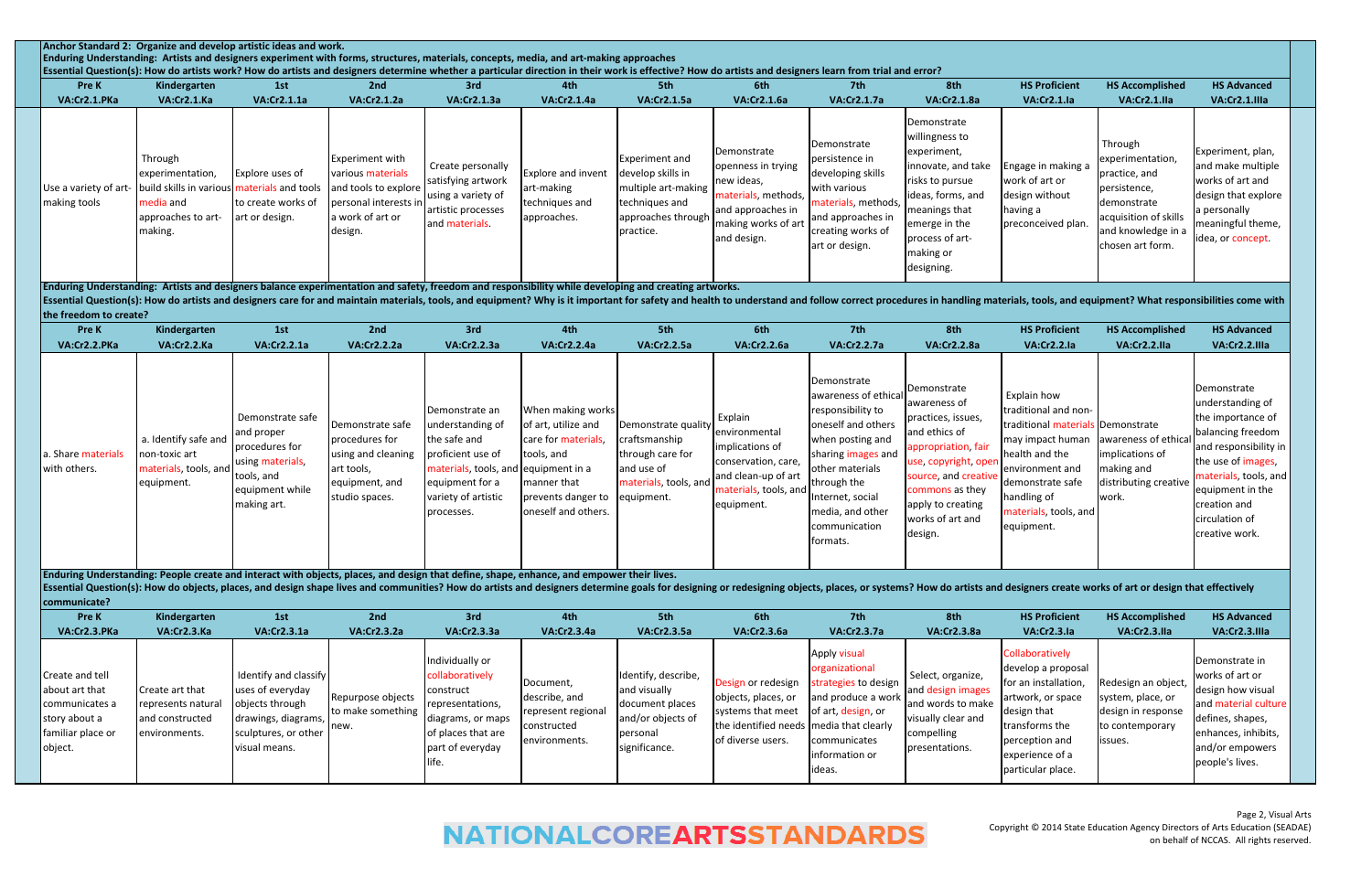|                                              | Anchor Standard 3: Refine and complete artistic work.<br>Enduring Understanding: Artist and designers develop excellence through practice and constructive critique, reflecting on, revising, and refining work over time.<br>Essential Question(s): What role does persistence play in revising, refining, and developing work? How do artists grow and become accomplished in art forms? How does collaboratively reflecting on a work help us experience |                     |                                                                                 |                                                                                                                                                          |                                      |                                                                                                           |                                                               |                                                                                                                                                     |                                                           |                                                                                                                                                      |                                                                                                        |                                                                                                                                                 |  |
|----------------------------------------------|-------------------------------------------------------------------------------------------------------------------------------------------------------------------------------------------------------------------------------------------------------------------------------------------------------------------------------------------------------------------------------------------------------------------------------------------------------------|---------------------|---------------------------------------------------------------------------------|----------------------------------------------------------------------------------------------------------------------------------------------------------|--------------------------------------|-----------------------------------------------------------------------------------------------------------|---------------------------------------------------------------|-----------------------------------------------------------------------------------------------------------------------------------------------------|-----------------------------------------------------------|------------------------------------------------------------------------------------------------------------------------------------------------------|--------------------------------------------------------------------------------------------------------|-------------------------------------------------------------------------------------------------------------------------------------------------|--|
| <b>Pre K</b><br>VA:Cr3.1.PKa                 | Kindergarten<br>VA:Cr3.1.Ka                                                                                                                                                                                                                                                                                                                                                                                                                                 | 1st<br>VA:Cr3.1.1a  | 2nd<br>VA:Cr3.1.2a                                                              | 3rd<br><b>VA:Cr3.1.3a</b>                                                                                                                                | 4th<br>VA:Cr3.1.4a                   | 5th<br><b>VA:Cr3.1.5a</b>                                                                                 | 6th<br>VA:Cr3.1.6a                                            | 7th<br>VA:Cr3.1.7a                                                                                                                                  | 8th<br>VA:Cr3.1.8a                                        | <b>HS Proficient</b><br>VA:Cr3.1.la                                                                                                                  | <b>HS Accomplished</b><br>VA:Cr3.1.IIa                                                                 | <b>HS Advanced</b><br>VA:Cr3.1.IIIa                                                                                                             |  |
|                                              |                                                                                                                                                                                                                                                                                                                                                                                                                                                             |                     |                                                                                 |                                                                                                                                                          |                                      | Create artist                                                                                             | Reflect on whether                                            | Reflect on and                                                                                                                                      | Apply relevant                                            | Apply relevant<br>criteria from                                                                                                                      | Engage in<br>constructive critique engage, revise, and<br>with peers, then                             | Reflect on, re-<br>refine works of art                                                                                                          |  |
| Share and talk<br>about personal<br>artwork. | Explain the process Use art vocabulary<br>of making art while to describe choices<br>creating.                                                                                                                                                                                                                                                                                                                                                              | while creating art. | Discuss and reflect<br>with peers about<br>choices made in<br>creating artwork. | Elaborate visual<br>information by<br>adding details in an basis of insights<br>artwork to enhance gained through peer<br>lemerging meaning. discussion. | Revise artwork in<br>progress on the | statements using art personal artwork<br>vocabulary to<br>describe personal<br>choices in art-<br>making. | conveys the<br>intended meaning<br>and revise<br>accordingly. | explain important<br>information about<br>personal artwork in revisions for a work<br>an artist statement of art or design in<br>or another format. | criteria to examine,<br>reflect on, and plan<br>progress. | traditional and<br>contemporary<br>cultural contexts to<br>examine, reflect on,<br>and plan revisions<br>for works of art and<br>design in progress. | reflect on, re-<br>refine works of art<br>and design in<br>response to<br>personal artistic<br>vision. | or design<br>engage, revise, and considering relevant<br>traditional and<br>contemporary<br>criteria as well as<br>personal artistic<br>vision. |  |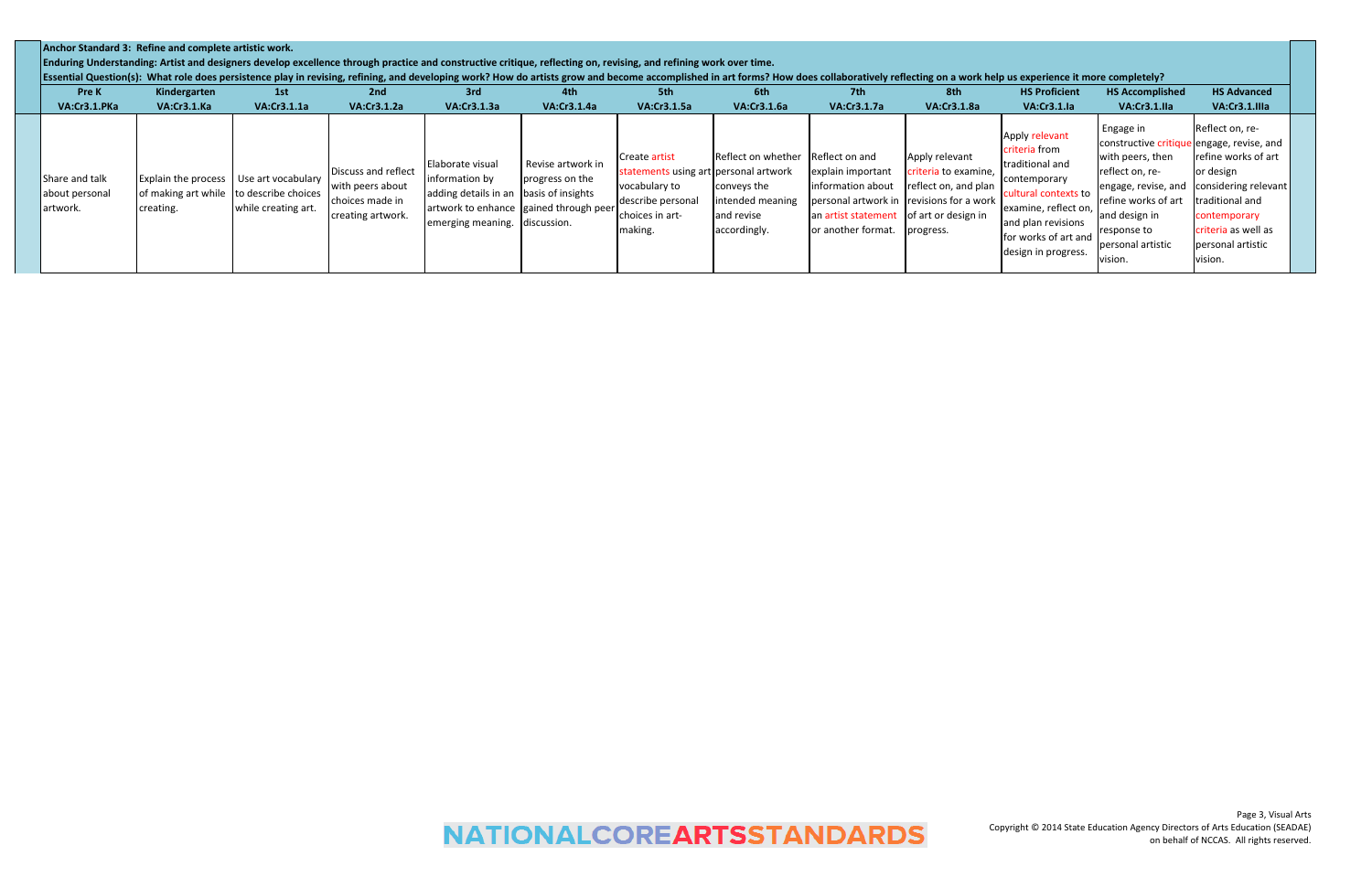| <b>Pre K</b>                                                                            | Kindergarten                                                                                           | 1st                                                                                      | 2nd                                                                     | 3rd                                                                                                                                    | 4th                                                                                                                       | 5th                                                                                                                                                                          | 6th                                                                                                                                                                                                         | 7th                                                                                                  | 8th                                                                                                | <b>HS Proficient</b>                                                                                 | <b>HS Accomplished</b>                                                                                                      | <b>HS Advanced</b>                                                                                                                   |
|-----------------------------------------------------------------------------------------|--------------------------------------------------------------------------------------------------------|------------------------------------------------------------------------------------------|-------------------------------------------------------------------------|----------------------------------------------------------------------------------------------------------------------------------------|---------------------------------------------------------------------------------------------------------------------------|------------------------------------------------------------------------------------------------------------------------------------------------------------------------------|-------------------------------------------------------------------------------------------------------------------------------------------------------------------------------------------------------------|------------------------------------------------------------------------------------------------------|----------------------------------------------------------------------------------------------------|------------------------------------------------------------------------------------------------------|-----------------------------------------------------------------------------------------------------------------------------|--------------------------------------------------------------------------------------------------------------------------------------|
| VA:Pr4.1.PKa                                                                            | VA:Pr4.1.Ka                                                                                            | <b>VA:Pr4.1.1a</b>                                                                       | <b>VA:Pr4.1.2a</b>                                                      | <b>VA:Pr4.1.3a</b>                                                                                                                     | <b>VA:Pr4.1.4a</b>                                                                                                        | <b>VA:Pr4.1.5a</b>                                                                                                                                                           | <b>VA:Pr4.1.6a</b>                                                                                                                                                                                          | <b>VA:Pr4.1.7a</b>                                                                                   | <b>VA:Pr4.1.8a</b>                                                                                 | VA:Pr4.1.la                                                                                          | VA:Pr4.1.lla                                                                                                                | VA:Pr4.1.Illa                                                                                                                        |
| Identify reasons for<br>saving and<br>displaying objects,<br>artifacts, and<br>artwork. | Select art objects<br>for personal<br>portfolio and<br>display, explaining<br>why they were<br>chosen. | <b>Explain why some</b><br>objects, artifacts,<br>and artwork are<br>valued over others. | Categorize artwork<br>based on a theme<br>or concept for an<br>exhibit. | Investigate and<br>discuss possibilities emerging<br>and limitations of<br>spaces, including<br>electronic, for<br>exhibiting artwork. | Analyze how past,<br>present, and<br>technologies have<br>impacted the<br>preservation and<br>presentation of<br>artwork. | Define the roles and<br>curator, explaining<br>the skills and<br>knowledge needed<br>in preserving,<br>maintaining, and<br>presenting objects,<br>artifacts, and<br>artwork. | responsibilities of a Analyze similarities Compare and<br>and differences<br>associated with<br>preserving and<br>presenting two-<br>dimensional, three- preserved,<br>dimensional, and<br>digital artwork. | contrast how<br>technologies have<br>changed the way<br>artwork is<br>presented, and<br>experienced. | Develop and apply<br>criteria for<br>evaluating a<br>collection of<br>artwork for<br>presentation. | Analyze, select, and<br>curate artifacts<br>and/or artworks for<br>presentation and<br>preservation. | Analyze, select, and present choices i<br>critique personal<br>artwork for a<br>collection or<br>portfolio<br>presentation. | Critique, justify, a<br>the process of<br>analyzing, selecti<br>curating, and<br>presenting artwo<br>for a specific exh<br>or event. |

| entation.<br>orks, and select them for presentation?                                                                       |                                                                                                                           |                                                                                                                                                                                        |
|----------------------------------------------------------------------------------------------------------------------------|---------------------------------------------------------------------------------------------------------------------------|----------------------------------------------------------------------------------------------------------------------------------------------------------------------------------------|
| <b>HS Proficient</b>                                                                                                       | <b>HS Accomplished</b>                                                                                                    | <b>HS Advanced</b>                                                                                                                                                                     |
| <b>VA:Pr4.1.Ia</b><br>Analyze, select, and<br>curate artifacts<br>and/or artworks for<br>presentation and<br>preservation. | VA:Pr4.1.IIa<br>Analyze, select, and<br>critique personal<br>artwork for a<br>collection or<br>portfolio<br>presentation. | VA:Pr4.1.Illa<br>Critique, justify, and<br>present choices in<br>the process of<br>analyzing, selecting,<br>curating, and<br>presenting artwork<br>for a specific exhibit<br>or event. |
| to preserve and protect it.<br>idered when selecting work for presentation, a portfolio, or a                              |                                                                                                                           |                                                                                                                                                                                        |
| <b>HS Proficient</b><br><b>VA:Pr5.1.la</b>                                                                                 | <b>HS Accomplished</b><br>VA:Pr5.1.lla                                                                                    | <b>HS Advanced</b><br>VA:Pr5.1.IIIa                                                                                                                                                    |

| <b>Pre K</b>                                               | Kindergarten                                                                | 1st                                                                                                                  | 2nd                                                                                                                                      | 3rd                                                                                         | 4th                                                                                                                                                                                                                       | 5th                                                                                                                                       | 6th                                                                                                                                                                                             | 7th                                                                                           | 8th                                                                                                                                                      | <b>HS Proficient</b>                                                              | <b>HS Accomplished</b>                                                                                              | <b>HS Advanced</b>                                                                      |
|------------------------------------------------------------|-----------------------------------------------------------------------------|----------------------------------------------------------------------------------------------------------------------|------------------------------------------------------------------------------------------------------------------------------------------|---------------------------------------------------------------------------------------------|---------------------------------------------------------------------------------------------------------------------------------------------------------------------------------------------------------------------------|-------------------------------------------------------------------------------------------------------------------------------------------|-------------------------------------------------------------------------------------------------------------------------------------------------------------------------------------------------|-----------------------------------------------------------------------------------------------|----------------------------------------------------------------------------------------------------------------------------------------------------------|-----------------------------------------------------------------------------------|---------------------------------------------------------------------------------------------------------------------|-----------------------------------------------------------------------------------------|
| VA:Pr5.1.PKa                                               | VA:Pr5.1.Ka                                                                 | <b>VA:Pr5.1.1a</b>                                                                                                   | <b>VA:Pr5.1.2a</b>                                                                                                                       | <b>VA:Pr5.1.3a</b>                                                                          | <b>VA:Pr5.1.4a</b>                                                                                                                                                                                                        | <b>VA:Pr5.1.5a</b>                                                                                                                        | <b>VA:Pr5.1.6a</b>                                                                                                                                                                              | <b>VA:Pr5.1.7a</b>                                                                            | <b>VA:Pr5.1.8a</b>                                                                                                                                       | VA:Pr5.1.la                                                                       | VA:Pr5.1.lla                                                                                                        | VA:Pr5.1.IIIa                                                                           |
| Identify places<br>where art may be<br>displayed or saved. | Explain the purpose   where, when, why,<br>of a portfolio or<br>collection. | Ask and answer<br>questions such as<br>and how artwork<br>should be prepared<br>for presentation or<br>preservation. | Distinguish between I Identify exhibit<br>different materials<br>or artistic<br>techniques for<br>preparing artwork<br>for presentation. | space and prepare<br>works of art<br>including artists'<br>statements, for<br>presentation. | Analyze the various<br>considerations for<br>presenting and<br>protecting art in<br>various locations,<br>indoor or outdoor<br>settings, in<br>temporary or<br>permanent forms,<br>and in physical or<br>digital formats. | Develop a logical<br>argument for safe<br>and effective use of<br>materials and<br>techniques for<br>preparing and<br>presenting artwork. | Individually or<br>collaboratively,<br>develop a visual<br>plan for displaying<br>works of art,<br>analyzing exhibit<br>space, the needs of<br>the viewer, and the<br>layout of the<br>exhibit. | Based on criteria,<br>analyze and<br>evaluate methods<br>for preparing and<br>presenting art. | Collaboratively<br>prepare and present<br>selected theme-<br>based artwork for<br>display, and<br>Iformulate exhibition<br>narratives for the<br>viewer. | Analyze and<br>evaluate the<br>reasons and ways<br>an exhibition is<br>presented. | Evaluate, select, and<br>apply methods or<br>processes<br>appropriate to<br>display artwork in a<br>specific place. | Investigate,<br>compare, and<br>contrast method<br>for preserving an<br>protecting art. |

# **VISUAL ARTS - Presenting**

**Anchor Standard 4: Select, analyze, and interpret artistic work for presentation.**

Enduring Understanding: Artists and other presenters consider various techniques, methods, venues, and criteria when analyzing, selecting, and curating objects artifacts, and artworks for preservation and prese Essential Question(s): How are artworks cared for and by whom? What criteria, methods, and processes are used to select work for preservation or presentation? Why do people value objects, artifacts, and artwork

**Anchor Standard 5: Develop and refine artistic techniques and work for presentation.** 

Essential Question(s): What methods and processes are considered when preparing artwork for presentation or preservation? How does refining artwork affect its meaning to the viewer? What criteria are consident at the viewe **collection?** Enduring Understanding: Artists, curators and others consider a variety of factors and methods including evolving technologies when preparing and refining artwork for display and or when deciding if and how to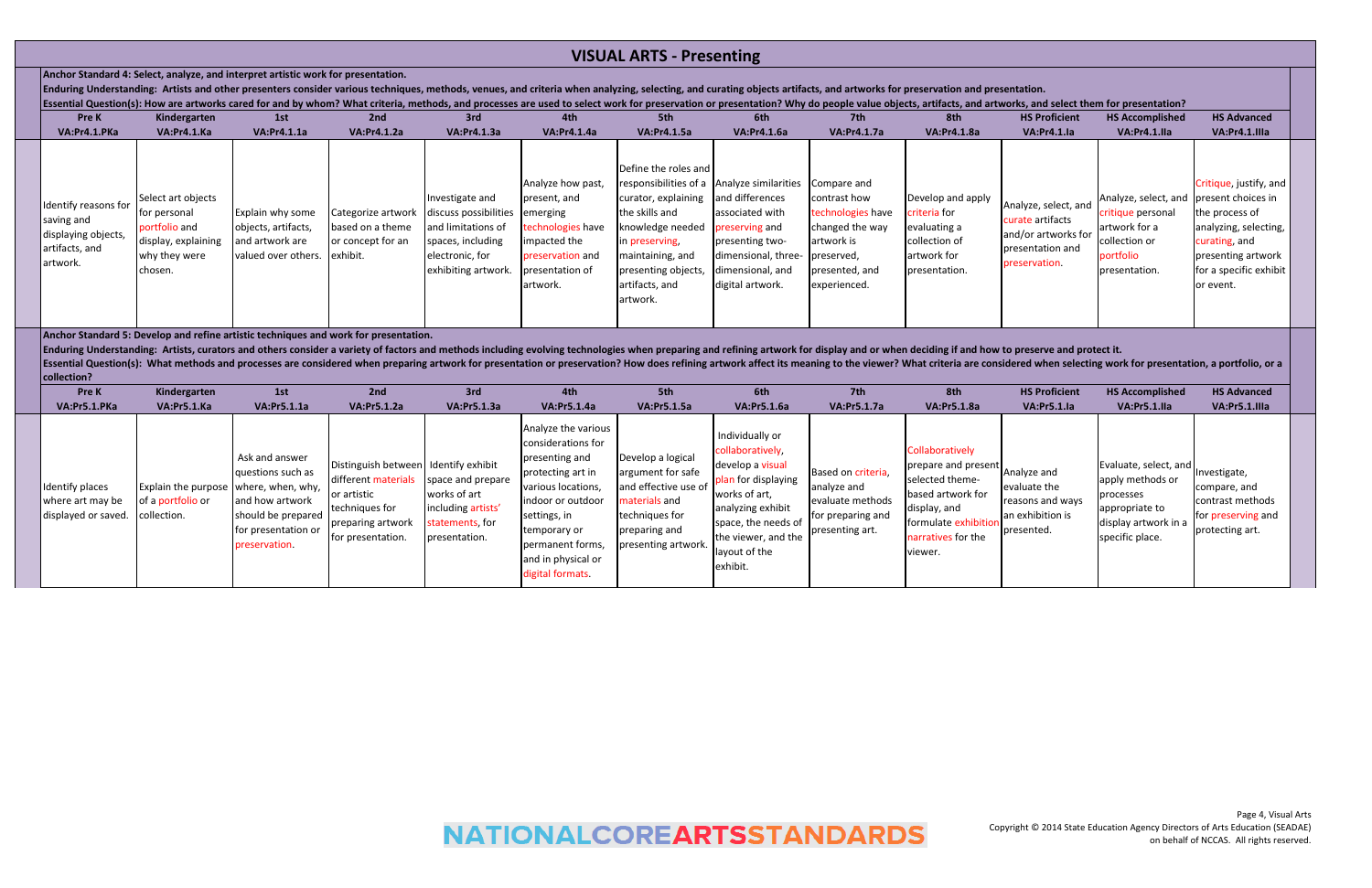| Enduring Understanding: Objects, artifacts, and artworks collected, preserved, or presented either by artists, museums, or other venues communicate meaning and a record of social, cultural, and political experiences result<br>understanding.<br>Essential Question(s):What is an art museum? How does the presenting and sharing of objects, artifacts, and artworks influence and shape ideas, beliefs, and experiences? How do objects, artifacts, and artworks collected, p<br>and understanding?<br><b>Pre K</b><br>VA:Pr6.1.PKa | Kindergarten<br>VA:Pr6.1.Ka                                                                                                                            | Anchor Standard 6: Convey meaning through the presentation of artistic work.<br>1st<br>VA:Pr6.1.1a | 2nd<br><b>VA:Pr6.1.2a</b>                                                                                                                                                     | 3rd<br>VA:Pr6.1.3a                                                                                                                  | 4th<br><b>VA:Pr6.1.4a</b>                                                                                                                                         | 5th<br>VA:Pr6.1.5a                                                                                                                     | 6th<br><b>VA:Pr6.1.6a</b>                                                                                                                                                                  | 7th<br><b>VA:Pr6.1.7a</b>                               | 8th<br><b>VA:Pr6.1.8a</b>                                                                                     | <b>HS Proficient</b><br>VA:Pr6.1.la                                                                                                                                                | <b>HS Accomplished</b><br>VA:Pr6.1.IIa                                                                                               | <b>HS Advanced</b><br>VA:Pr6.1.IIIa                                                                                                      |
|------------------------------------------------------------------------------------------------------------------------------------------------------------------------------------------------------------------------------------------------------------------------------------------------------------------------------------------------------------------------------------------------------------------------------------------------------------------------------------------------------------------------------------------|--------------------------------------------------------------------------------------------------------------------------------------------------------|----------------------------------------------------------------------------------------------------|-------------------------------------------------------------------------------------------------------------------------------------------------------------------------------|-------------------------------------------------------------------------------------------------------------------------------------|-------------------------------------------------------------------------------------------------------------------------------------------------------------------|----------------------------------------------------------------------------------------------------------------------------------------|--------------------------------------------------------------------------------------------------------------------------------------------------------------------------------------------|---------------------------------------------------------|---------------------------------------------------------------------------------------------------------------|------------------------------------------------------------------------------------------------------------------------------------------------------------------------------------|--------------------------------------------------------------------------------------------------------------------------------------|------------------------------------------------------------------------------------------------------------------------------------------|
| Identify where art is<br>displayed both<br>inside and outside<br>of school.                                                                                                                                                                                                                                                                                                                                                                                                                                                              | Explain what an art ldentify the roles<br>museum is and<br>distinguish how an<br>art museum is<br>different from other museums and other<br>buildings. | and responsibilities<br>of people who work<br>in and visit<br>art venues.                          | Analyze how art<br>exhibited inside and<br>outside of schools<br>(such as in<br>museums, galleries,<br>virtual spaces, and<br>other venues)<br>contributes to<br>communities. | Identify and explain<br>how and where<br>different cultures<br>record and illustrate<br>stories and history<br>of life through art. | Compare and<br>contrast purposes<br>of art museums, art<br>galleries, and other<br>venues, as well as<br>the types of<br>personal<br>experiences they<br>provide. | Cite evidence about<br>enue presents<br>ideas and provides<br>information about a lhistory and values<br>specific concept or<br>topic. | how an exhibition in Assess, explain, and Compare and<br>museum or other provide evidence of contrast viewing<br>how museums or<br>other venues reflect collections and<br>of a community. | and experiencing<br>exhibitions in<br>different venues. | Analyze why and<br>how an exhibition<br>or collection may<br>influence ideas,<br>beliefs, and<br>experiences. | Analyze and<br>collection has on<br>personal awareness artwork and social,<br>of social, cultural, or cultural, and<br>political beliefs and political history.<br>understandings. | describe the impact   Make, explain, and   of objects, artifacts,<br>that an exhibition or justify connections<br>between artists or | Curate a collection<br>or artwork to<br>impact the viewer's<br>understanding of<br>social, cultural,<br>and/or political<br>experiences. |

# **NATIONALCOREARTSSTANDARDS**

## **Anchor Standard 6: Convey meaning through the presentation of artistic work.**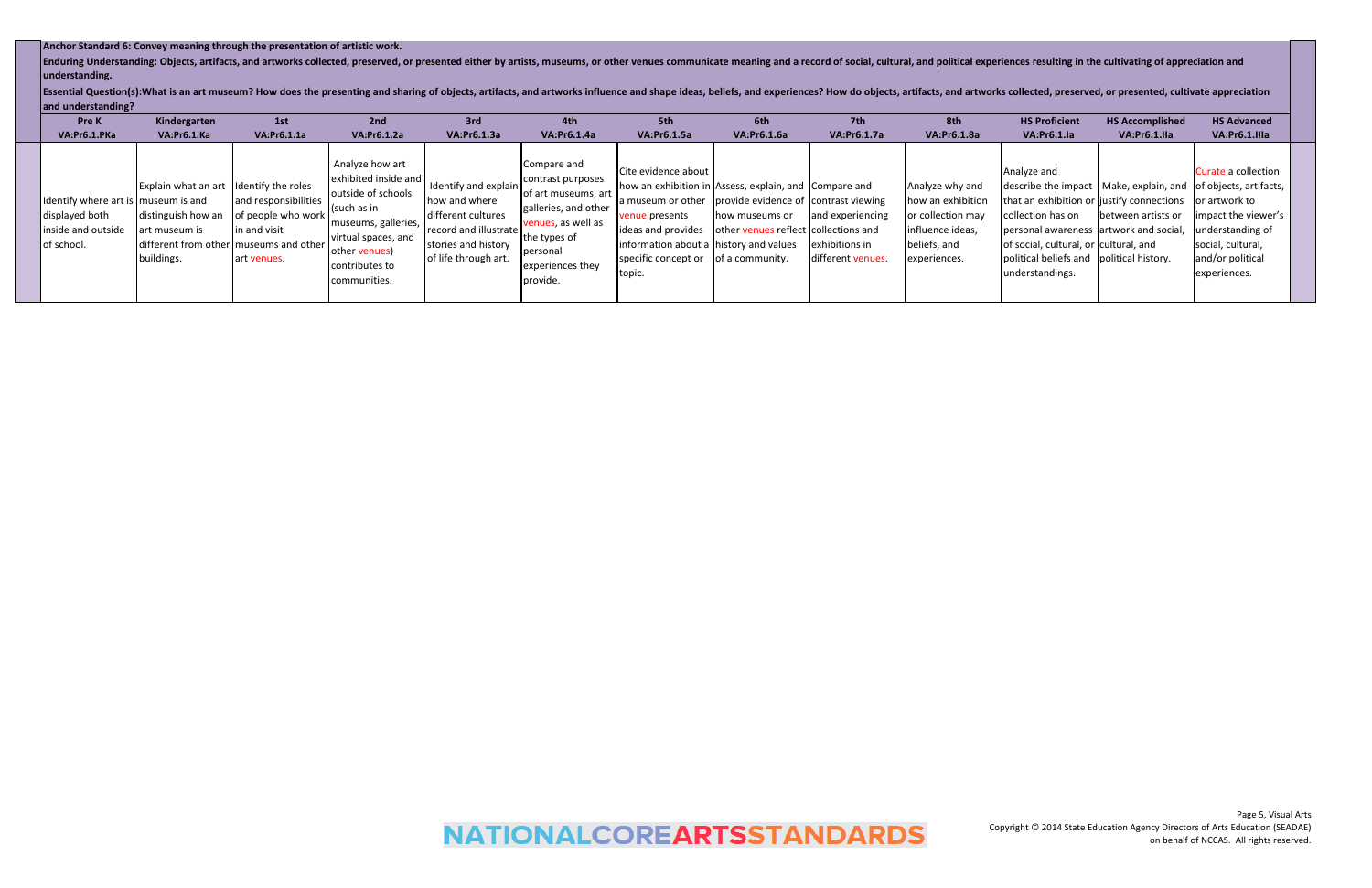| <b>Pre K</b>                                     | Kindergarten                                         | 1st                                                                                                            | 2nd                                                                                                                                   | 3rd                                                    | 4th                                                                                       | 5th                                                                                                                                         | 6th                                                                                                                               | 7th                                                                                                                                               | 8th                                                                                                                                                                | <b>HS Proficient</b>                                                                                    | <b>HS Accomplished</b>                                                                                                                     | <b>HS Advanced</b>                                                                                                     |
|--------------------------------------------------|------------------------------------------------------|----------------------------------------------------------------------------------------------------------------|---------------------------------------------------------------------------------------------------------------------------------------|--------------------------------------------------------|-------------------------------------------------------------------------------------------|---------------------------------------------------------------------------------------------------------------------------------------------|-----------------------------------------------------------------------------------------------------------------------------------|---------------------------------------------------------------------------------------------------------------------------------------------------|--------------------------------------------------------------------------------------------------------------------------------------------------------------------|---------------------------------------------------------------------------------------------------------|--------------------------------------------------------------------------------------------------------------------------------------------|------------------------------------------------------------------------------------------------------------------------|
| VA:Re.7.1.Pka                                    | <b>VA:Re.7.1.Ka</b>                                  | VA:Re.7.1.1a                                                                                                   | VA:Re.7.1.2a                                                                                                                          | VA:Re.7.1.3a                                           | VA:Re.7.1.4a                                                                              | VA:Re.7.1.5a                                                                                                                                | VA:Re.7.1.6a                                                                                                                      | VA:Re.7.1.7a                                                                                                                                      | VA:Re.7.1.8a                                                                                                                                                       | <b>VA:Re.7.1.Ia</b>                                                                                     | VA:Re.7.1.IIa                                                                                                                              | VA:Re.7.1.IIIa                                                                                                         |
| Recognize art in<br>lone's environment. personal | Identify uses of art<br>within one's<br>environment. | Select and describe<br>works of art that<br>lillustrate daily life<br>experiences of one's<br>self and others. | Perceive and<br>describe aesthetic<br>characteristics of<br>one's natural world luses to create a<br>and constructed<br>environments. | Speculate about<br>processes an artist<br>work of art. | Compare responses<br>to a work of art<br>before and after<br>working in similar<br>media. | Compare one's own<br>interpretation of a work<br>of art with the<br>interpretation of others.                                               | Identify and<br>interpret works of<br>art or design that<br>reveal how people<br>live around the<br>world and what<br>they value. | Explain how the<br>method of display,<br>the location, and<br>the experience of<br>an artwork<br>linfluence how it is<br>perceived and<br>valued. | Explain how a<br>person's aesthetic<br>choices are<br>influenced by<br>culture and<br>environment and<br>impact the visual<br>image that one<br>conveys to others. | Hypothesize ways in<br>which art influences<br>perception and<br>understanding of<br>human experiences. | Recognize and<br>describe personal<br>aesthetic and<br>empathetic<br>responses to the<br>natural world and<br>constructed<br>environments. | Analyze how<br>responses to art<br>develop over time<br>based on<br>knowledge of and<br>experience with a<br>and life. |
|                                                  |                                                      | <b>Enduring Understanding: Visual imagery influences understanding of and responses to the world.</b>          |                                                                                                                                       |                                                        |                                                                                           | Essential Question(s): What is an image? Where and how do we encounter images in our world? How do images influence our views of the world? |                                                                                                                                   |                                                                                                                                                   |                                                                                                                                                                    |                                                                                                         |                                                                                                                                            |                                                                                                                        |

**Enduring Understanding: Individual aesthetic and empathetic awareness developed through engagement with art can lead to understanding and appreciation of self, others, the natural world, and constructed environment of sel Essential Question(s): How do life experiences influence the way you relate to art? How does learning about art impact how we perceive the world? What can we learn from our responses to art?**

**Pre K Kindergarten 1st 2nd 3rd 4th 5th 6th 7th 8th HS Proficient HS Accomplished HS Advanced** VA:Re.7.2.Pka VA:Re.7.2.Ka VA:Re.7.2.1a VA:Re.7.2.2a VA:Re.7.2.3a VA:Re.7.2.3a VA:Re.7.2.4a VA:Re.7.2.5a VA:Re.7.2.6a VA:Re.7.2.7a VA:Re.7.2.8a VA:Re.7.2.la VA:Re.7.2.Ila VA:Re.7.2.Illa Distinguish between images and real objects. Describe what an mage represents. Compare images that represent the same subject. Categorize images based on expressive properties. Determine messages communicated by an image. Analyze components in visual imagery that convey messages. Identify and analyze cultural associations suggested by visual imagery. Analyze ways that visual components and cultural associations suggested by images influence ideas, emotions, and actions. Analyze multiple ways that images influence specific audiences. Compare and contrast contexts and media in which viewers encounter images that influence ideas, emotions, and actions.

|   | nvironments.                                                                                            |                                                                                                                                            |                                                                                                                                                            |  |
|---|---------------------------------------------------------------------------------------------------------|--------------------------------------------------------------------------------------------------------------------------------------------|------------------------------------------------------------------------------------------------------------------------------------------------------------|--|
|   | <b>HS Proficient</b><br><b>VA:Re.7.1.Ia</b>                                                             | <b>HS Accomplished</b><br>VA:Re.7.1.IIa                                                                                                    | <b>HS Advanced</b><br><b>VA:Re.7.1.IIIa</b>                                                                                                                |  |
|   | Hypothesize ways in<br>which art influences<br>perception and<br>understanding of<br>human experiences. | Recognize and<br>describe personal<br>aesthetic and<br>empathetic<br>responses to the<br>natural world and<br>constructed<br>environments. | Analyze how<br>responses to art<br>develop over time<br>based on<br>knowledge of and<br>experience with art<br>and life.                                   |  |
|   | <b>HS Proficient</b><br><b>VA:Re.7.2.Ia</b>                                                             | <b>HS Accomplished</b><br><b>VA:Re.7.2.IIa</b>                                                                                             | <b>HS Advanced</b><br><b>VA:Re.7.2.IIIa</b>                                                                                                                |  |
| h | Analyze how one's<br>understanding of<br>the world is<br>affected by<br>experiencing visual<br>imagery. | Evaluate the<br>effectiveness of an<br>image or images to<br>influence ideas.<br>feelings, and<br>behaviors of specific<br>audiences.      | Determine the<br>commonalities<br>within a group of<br>artists or visual<br>images attributed to<br>a particular type of<br>art, timeframe, or<br>culture. |  |

## **Anchor Standard 7: Perceive and analyze artistic work**

# **VISUAL ARTS - Responding**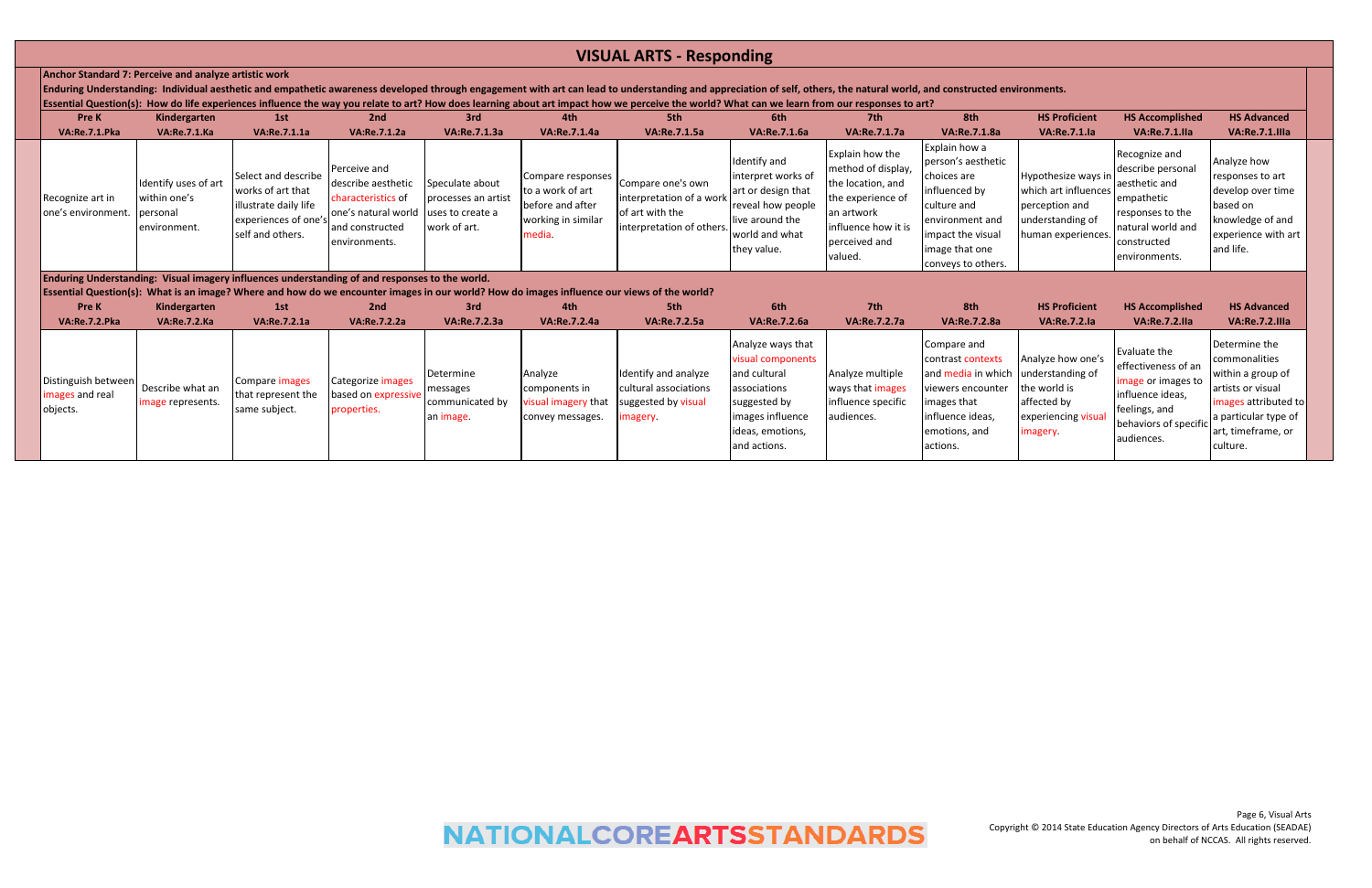| Pre K<br>VA:Re8.1.Pka                                                | Kindergarten<br>VA:Re8.1.Ka                                                             | 1st<br>VA:Re8.1.1a                                                                                       | 2nd<br><b>VA:Re8.1.2a</b>                                                                                                                                | 3rd<br>VA:Re8.1.3a                                                                                                  | 4th<br><b>VA:Re8.1.4a</b>                                                                                                                                    | Essential Question(s): What is the value of engaging in the process of art criticism? How can the viewer "read" a work of art as text? How does knowing and using visual art vocabularies help us understand and interpret wor<br>5th<br><b>VA:Re8.1.5a</b> | 6th<br>VA:Re8.1.6a                                                                                                                                                                                                                                   | 7th<br>VA:Re8.1.7a                                                                                                                                                                                                                  | 8th<br><b>VA:Re8.1.8a</b>                                                                                                                                                                                                                                                                       | <b>HS Proficient</b><br><b>VA:Re8.1.Ia</b>                                                                                                                     | <b>HS Accomplished</b><br>VA:Re8.1.lla                                                                                                                   | <b>HS Advanced</b><br>VA:Re8.1.IIIa                                                                                                                      |
|----------------------------------------------------------------------|-----------------------------------------------------------------------------------------|----------------------------------------------------------------------------------------------------------|----------------------------------------------------------------------------------------------------------------------------------------------------------|---------------------------------------------------------------------------------------------------------------------|--------------------------------------------------------------------------------------------------------------------------------------------------------------|-------------------------------------------------------------------------------------------------------------------------------------------------------------------------------------------------------------------------------------------------------------|------------------------------------------------------------------------------------------------------------------------------------------------------------------------------------------------------------------------------------------------------|-------------------------------------------------------------------------------------------------------------------------------------------------------------------------------------------------------------------------------------|-------------------------------------------------------------------------------------------------------------------------------------------------------------------------------------------------------------------------------------------------------------------------------------------------|----------------------------------------------------------------------------------------------------------------------------------------------------------------|----------------------------------------------------------------------------------------------------------------------------------------------------------|----------------------------------------------------------------------------------------------------------------------------------------------------------|
| Interpret art by<br>identifying and<br>describing subject<br>matter. | nterpret art by<br>identifying subject<br>matter and<br>describing relevant<br>details. | Interpret art by<br>categorizing subject<br>matter and<br>identifying the<br>characteristics of<br>form. | Interpret art by<br>identifying the<br>mood suggested by<br>a work of art and<br>describing relevant<br>subject matter and<br>characteristics of<br>orm. | Interpret art by<br>analyzing use of<br>media to create<br>subject matter,<br>characteristics of<br>form, and mood. | Interpret art by<br>referring to<br>contextual<br>information and<br>analyzing relevant<br>subject matter,<br>haracteristics of<br>orm, and use of<br>nedia. | Interpret art by<br>analyzing characteristics<br>of form and structure,<br>contextual information<br>subject matter, visual<br>elements, and use of<br>media to identify ideas<br>and mood conveyed.                                                        | nterpret art by<br>distinguishing<br>between relevant<br>and non-relevant<br>contextual<br>nformation and<br>analyzing subject<br>natter,<br>characteristics of<br>orm and structure,<br>and use of media to<br>identify ideas and<br>mood conveyed. | Interpret art by<br>analyzing art-<br>making approaches,<br>the characteristics<br>of form and<br>structure, relevant<br>contextual<br>information, subject<br>natter, and use of<br>edia to identify<br>deas and mood<br>conveyed. | Interpret art by<br>analyzing how the<br>interaction of<br>subject matter,<br>characteristics of<br>form and structure,<br>use of media, art-<br>making approaches<br>and relevant<br>contextual<br>nformation<br>contributes to<br>understanding<br>messages or ideas<br>and mood<br>conveyed. | Interpret an<br>artwork or<br>collection of works,<br>supported by<br>relevant and<br>sufficient evidence<br>found in the work<br>and its various<br>contexts. | Identify types of<br>contextual<br>information useful<br>in the process of<br>constructing<br>nterpretations of<br>an artwork or<br>collection of works. | Analyze differing<br>interpretations of<br>an artwork or<br>collection of works<br>in order to select<br>and defend a<br>plausible critical<br>analysis. |
|                                                                      | Anchor Standard 9: Apply criteria to evaluate artistic work.                            | Enduring Understanding: People evaluate art based on various criteria.                                   |                                                                                                                                                          |                                                                                                                     |                                                                                                                                                              | Essential Question(s): How does one determine criteria to evaluate a work of art? How and why might criteria vary? How is a personal preference different from an evaluation?                                                                               |                                                                                                                                                                                                                                                      |                                                                                                                                                                                                                                     |                                                                                                                                                                                                                                                                                                 |                                                                                                                                                                |                                                                                                                                                          |                                                                                                                                                          |
| Pre K<br>VA:Re9.1.Pka                                                | Kindergarten<br>VA:Re9.1.Ka                                                             | 1st<br>VA:Re9.1.1a                                                                                       | 2nd<br><b>VA:Re9.1.2a</b>                                                                                                                                | 3rd<br>VA:Re9.1.3a                                                                                                  | 4th<br><b>VA:Re9.1.4a</b>                                                                                                                                    | 5th<br>VA:Re9.1.5a                                                                                                                                                                                                                                          | 6th<br>VA:Re9.1.6a                                                                                                                                                                                                                                   | 7th<br><b>VA:Re9.1.7a</b>                                                                                                                                                                                                           | 8th<br><b>VA:Re9.1.8a</b>                                                                                                                                                                                                                                                                       | <b>HS Proficient</b><br>VA:Re9.1.la                                                                                                                            | <b>HS Accomplished</b><br>VA:Re9.1.lla                                                                                                                   | <b>HS Advanced</b><br>VA:Re9.1.IIIa                                                                                                                      |
| Select a preferred<br>artwork.                                       | xplain reasons for<br>electing a<br>preferred artwork.                                  | Classify artwork<br>based on different<br>reasons for<br>preferences.                                    | Use learned art<br>vocabulary to<br>express preferences<br>about artwork.                                                                                | Evaluate an artwork<br>based on given<br>criteria.                                                                  | Apply one set of<br>criteria to evaluate<br>more than one wor<br>of art.                                                                                     | Recognize differences<br>in criteria used to<br>evaluate works of art<br>depending on styles,<br>genres, and media as<br>well as historical and<br>cultural contexts.                                                                                       | Develop and apply<br>relevant criteria to<br>evaluate a work of<br>art.                                                                                                                                                                              | Compare and<br>explain the<br>difference between<br>an evaluation of an<br>artwork based on<br>bersonal criteria<br>and an evaluation of<br>an artwork based on<br>a set of established                                             | Create a convincing<br>and logical<br>argument to<br>support an<br>evaluation of art.                                                                                                                                                                                                           | <b>Establish relevant</b><br>criteria in order to<br>evaluate a work of<br>art or collection of<br>works.                                                      | Determine the<br>relevance of criteria<br>used by others to<br>evaluate a work of<br>art or collection of<br>works.                                      | Construct<br>evaluations of a<br>work of art or<br>collection of works<br>based on differing<br>sets of criteria.                                        |